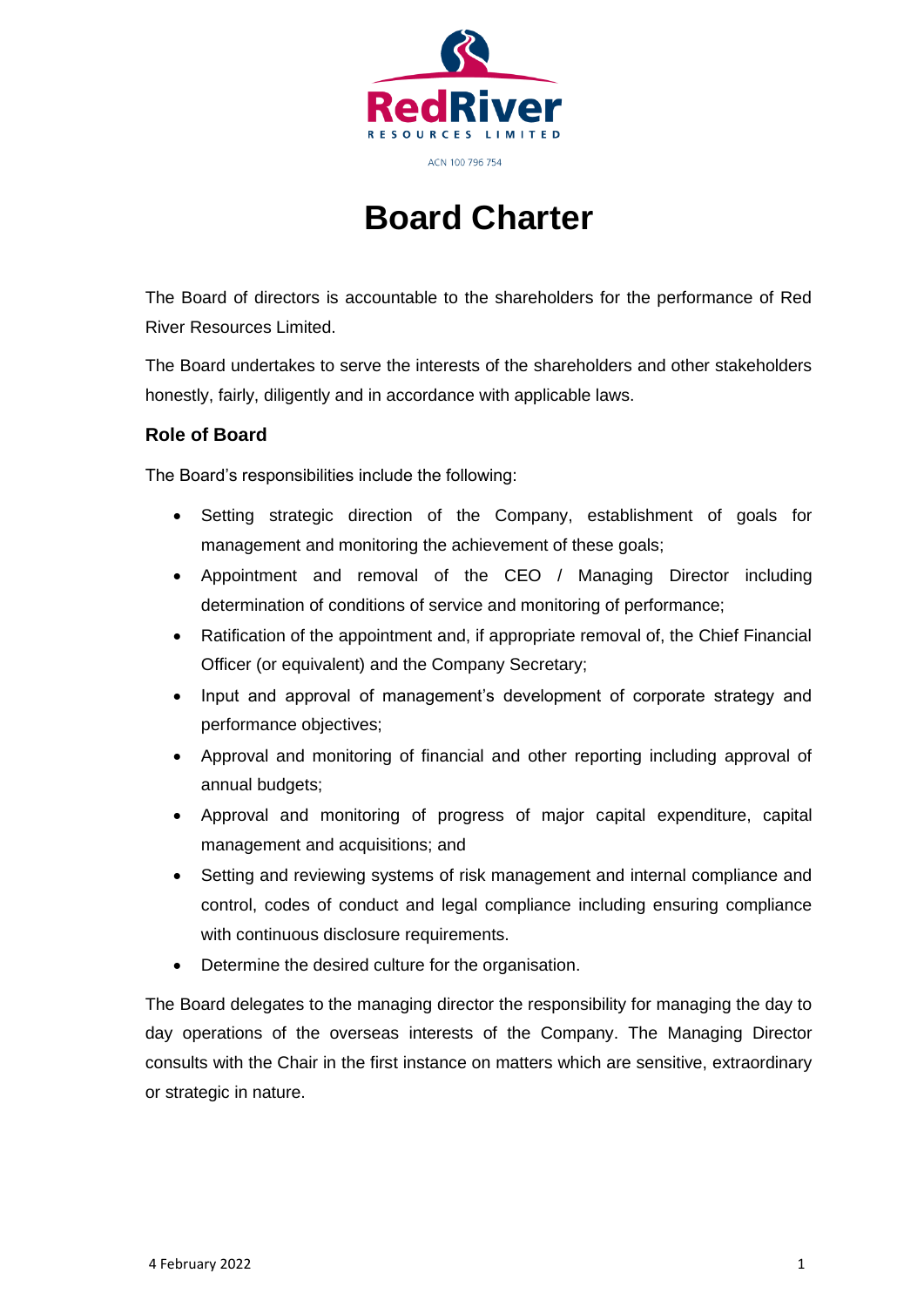

ACN 100 796 754

# **Board Size and Composition**

The Board determines the size and composition of the Board subject to the Company's constitution. The constitution provides for a minimum of three Directors and a maximum of ten.

# **Role of the Chair**

The Chair's role consists of leading the Board and general meetings of the Company. They are responsible for ensuring the directors are well informed and effective; ensuring all Directors are contributing effectively and all matters are properly considered and there is clear decision making.

The Chair is responsible for ensuring meetings are conducted competently and ethically including ensuring that shareholders have adequate opportunity to express their views and obtain answers to any queries raised.

The Chair is responsible for setting the agenda for Board and general meetings and the review of the minutes of Board and general meetings.

The Chair's other responsibilities include:

- Representative of and spokesperson for the Board;
- Ensure all new Board members are well briefed and have access to all aspects of the Company's operations; and
- Act as the Board's representative in dealing with management.

# **Board Meetings**

The Board meets formally at least seven times per annum and whenever necessary to deal with other matters which may arise between scheduled meetings.

Other consultants may attend the meeting at the Chair's request to present reports and advise on matters. However, discussion of management issues and other issues of a sensitive nature for which the Board is responsible are conducted with only Board members present.

# **Board Committees**

The Board has determined that is appropriate to have an Audit and Risk Committee and a Nomination and Remuneration Committee. Both committees have been constituted to assist the board in discharging its responsibilities. The board annually reviews and ratifies the charters of the board committees and approves the composition of each.